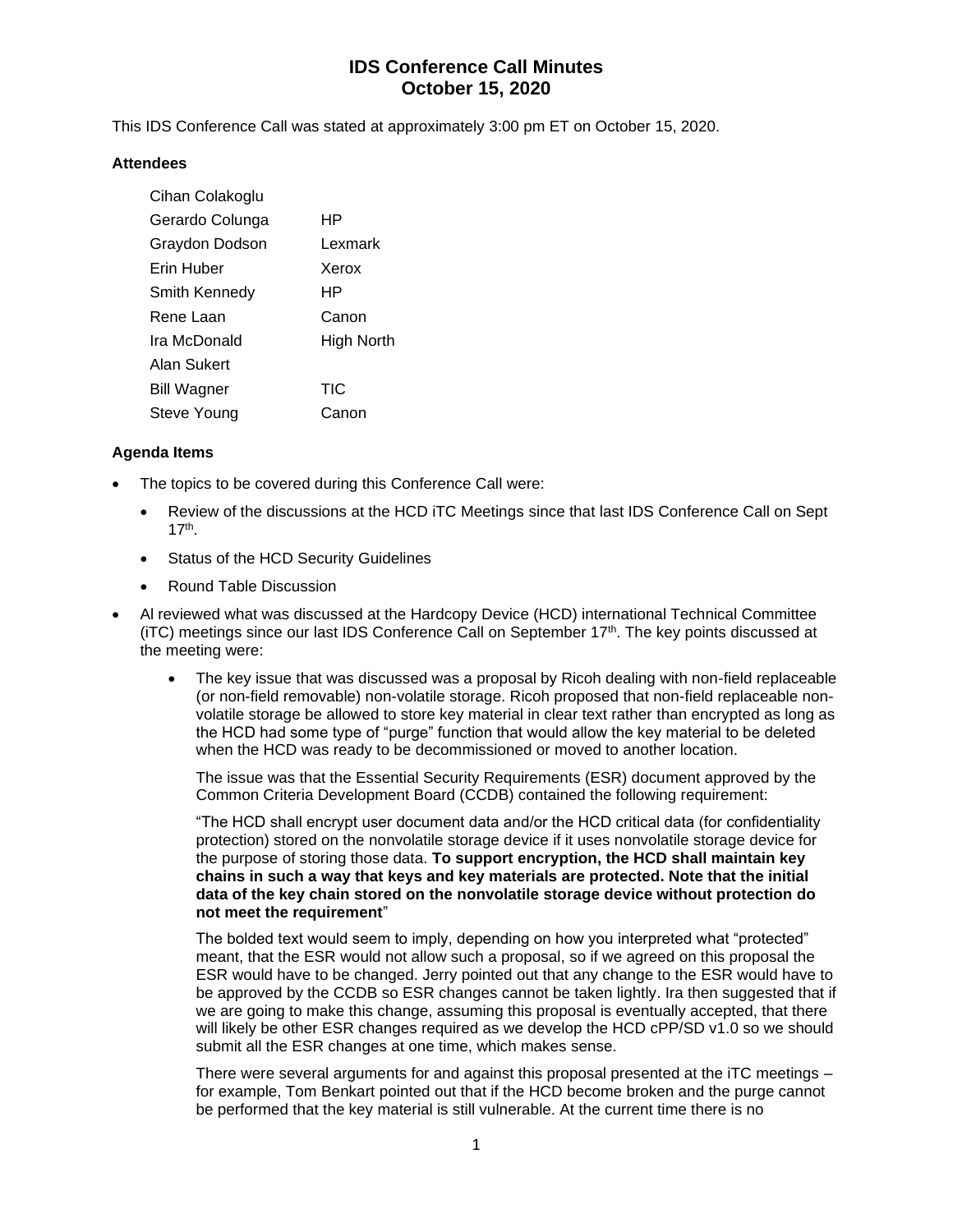## **IDS Conference Call Minutes October 15, 2020**

consensus as to how to resolve this proposal. Ira suggested that a subcommittee of the iTC be formed to come up off-line with a recommendation to the full iTC as to whether we should accept or reject this proposal so we don't get bogged down like we did with the EAL1 vs. EAL2 issue. Al agreed to present this option to Kwangwoo Lee, the HCD iTC Chair.

- Al went quickly through a JBMIA (the Japanese vendor association) proposal that was related to this issue. The interesting point was that in their analysis they found an inconsistency in the Full Disk Encryption (FDE) cPP related to key material. Al agreed to pass that inconsistency along to the FDE iTC.
- Ira provided a high-level summary of the HCDC iTC Network Steering Group (SG) he is leading. This Steering Group's main goal is to determine how to address the requirements for the four secure protocols – IPsec, TLS, SSH and HTTPS – in the HCD cPP/SD. The main points that Ira mentioned were that:
	- The Network Device (ND) TLS subgroup is addressing TLS 1.3 and DTLS but there is no ND SSH subgroup.
	- SSH requirements are being addressed by the CCUF Crypto Working Group which has released an SSH package
	- The Network SG clearly agrees that both TLS and SSH should split requirements into separate client and server requirements
	- The current Network SG recommendation is that HCD cPP/SD 1.0 use the IPsec, TLS, SSH and HTTPS requirements taken from ND cPP/SD v2.2e **as is**.
	- Regarding DTLS, the current Network SG position is that HCD cPP/SD v1.0 will not include requirements for DTLS unless vendors indicate that they need to support it.
- Al then quickly went through the 68 comments against the first draft of the HCD cPP, all of which have all been reviewed and processed by the full HCD iTC. The next step will be to review the 28 comments against the first draft of the HCD SD starting at the next HCD iTC meeting.
- Round Table:
	- The International Cryptographic Module Conference was held Sep 21-24. Since this is the major crypto certification conference of the year, Al asked if any of the meeting attendees had attended the conference and could give a brief summary, Erin and Graydon had attended and their summary was:
		- A big topic at the conference was the changes in the definition of entropy. NIST is changing SP 800-90A and 800-90B and adding a new SP 800-90C. NIST SP 800-90B is going to become more important.
		- There was a lot of discussion about FIPS 140-3 that goes into effect 9/21/21 and the new NIST "400" series publications that implement FIPS 140-3.
		- NIAP is updating their crypto policy but there weren't a lot of details presented at the conference. We do know that CAVS is being replaced by ACVP.
	- Some other upcoming events are as follows:
		- Oct 19-21: NIST Lightweight Crypto Workshop
		- Nov 3-4: IEEE 1609 Workshop
		- Nov 4-6: NIST NTDS Workshop
		- Nov 11-12: CCUP Virtual Workshop
		- Nov 16-18: International Common Criteria Conference